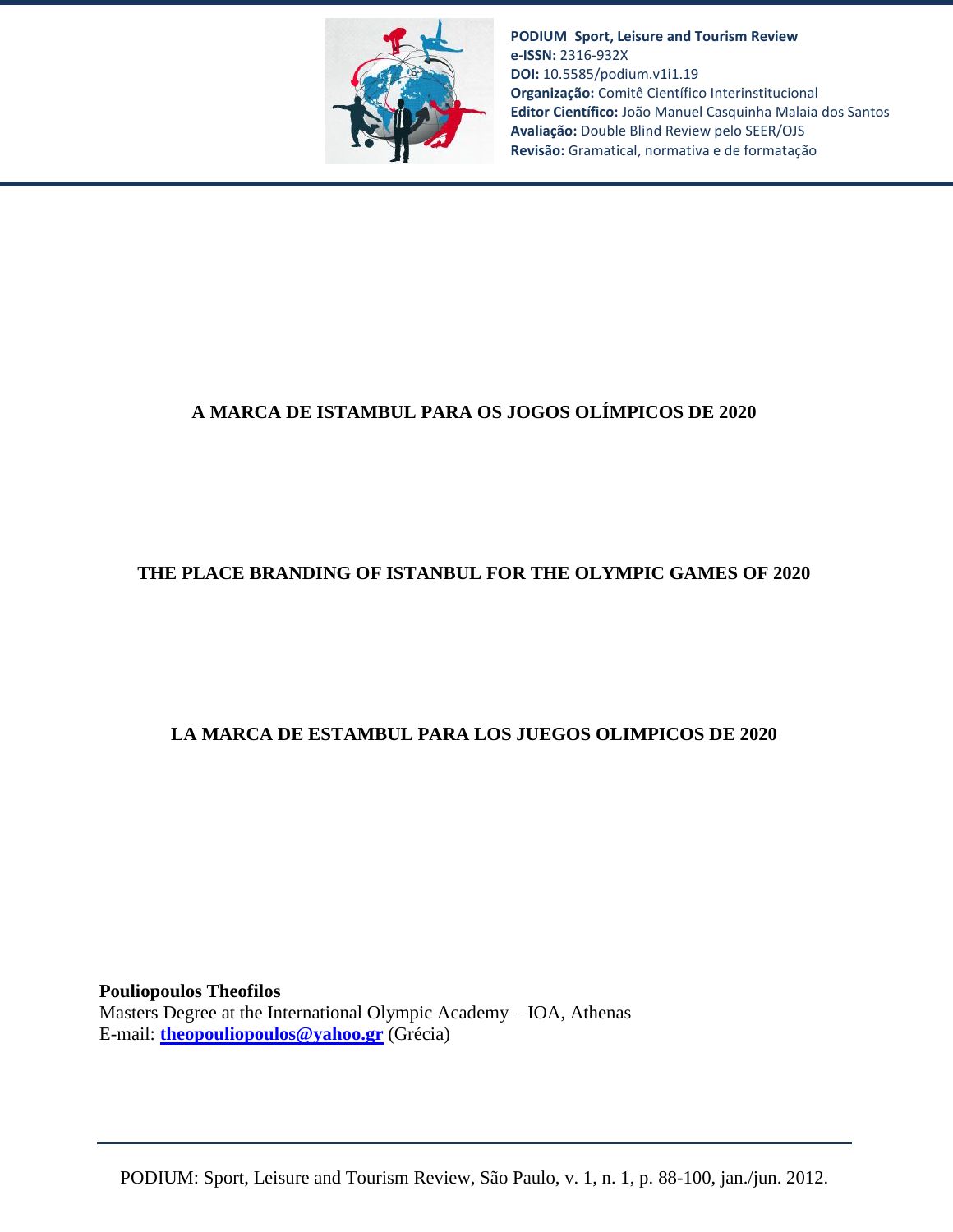

## **A MARCA DE ISTAMBUL PARA OS JOGOS OLÍMPICOS DE 2020**

#### **RESUMO**

Este ensaio se propõe a analisar uma das cidades candidatas a ser sede dos Jogos Olímpicos de 2020, Istambul. Nós trabalharemos com um aporte teórico de "*nation and place branding*" e como os esportes podem ser espécies de embaixadores de uma nação. Posteriormente, focaremos especificamente no caso de Istambul, Turquia. A situação política da Turquia e o papel de força de liderança do Oriente Médio estão conectados a todo um processo de acúmulo de poder por parte deste país. Os Jogos Olímpicos em Istambul são um ponto estratégico deste processo e veremos quais são as chances desta cidade em sediar o maior evento multi-esportivo do mundo.

**Palavras-chave**: Branding; Jogos Olímpicos; Processo de candidatura; Marketing Esportivo.

## **THE PLACE BRANDING OF ISTANBUL FOR THE OLYMPIC GAMES OF 2020**

#### **ABSTRACT**

This essay will examine one of the candidate cities of the 2020 Games, Istanbul. We are going to see the theoretical background of nation and place branding and how sports can be the ambassador of a nation. After, we will focus on Istanbul and Turkey. The political situation in Turkey and the role of the leading force in the Middle East is connected to a whole process for Turkey to gain power. The Olympic Games in Istanbul is a strategic point in this process and we are going to see what chances has Istanbul to host the greatest multi-sport event in the world.

**Keywords**: Branding; Olympic Games; Bidding Process; Sports Marketing.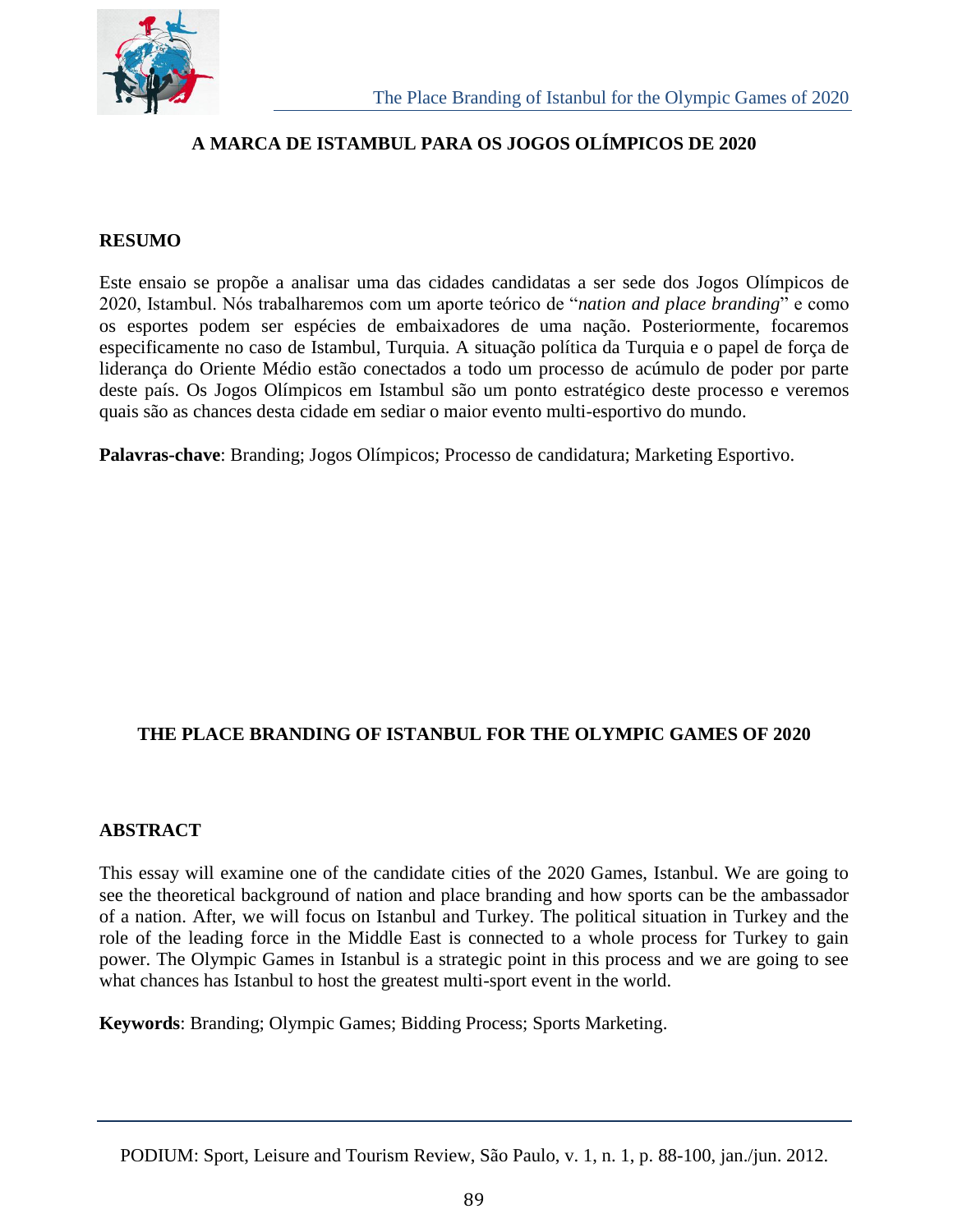

## **LA MARCA DE ESTAMBUL PARA LOS JUEGOS OLIMPICOS DE 2020**

#### **RESUMEN**

Este ensayo se propone analizar una de las ciudades candidatas a ser sede de los Juegos Olímpicos de 2020, Estambul. Trabajaremos con un marco teórico de *"nation and place branding"* y cómo los deportes pueden ser una especie de embajadores de una nación. Posteriormente, nos centraremos específicamente en el caso de Estambul, Turquía. La situación política de la Turquía y el papel de la fuerza del liderazgo del Oriente Medio está conectado a un proceso de acumulación del poder por parte de este país. Los Juegos Olímpicos en Estambul son un punto estratégico de este proceso y vamos a ver cuáles son las posibilidades de esta ciudad para albergar el mayor evento multideportivo del mundo.

**Palabras-clave**: *Branding*; Juegos Olímpicos; Proceso de solicitud; Marketing Deportivo.

PODIUM: Sport, Leisure and Tourism Review, São Paulo, v. 1, n. 1, p. 88-100, jan./jun. 2012.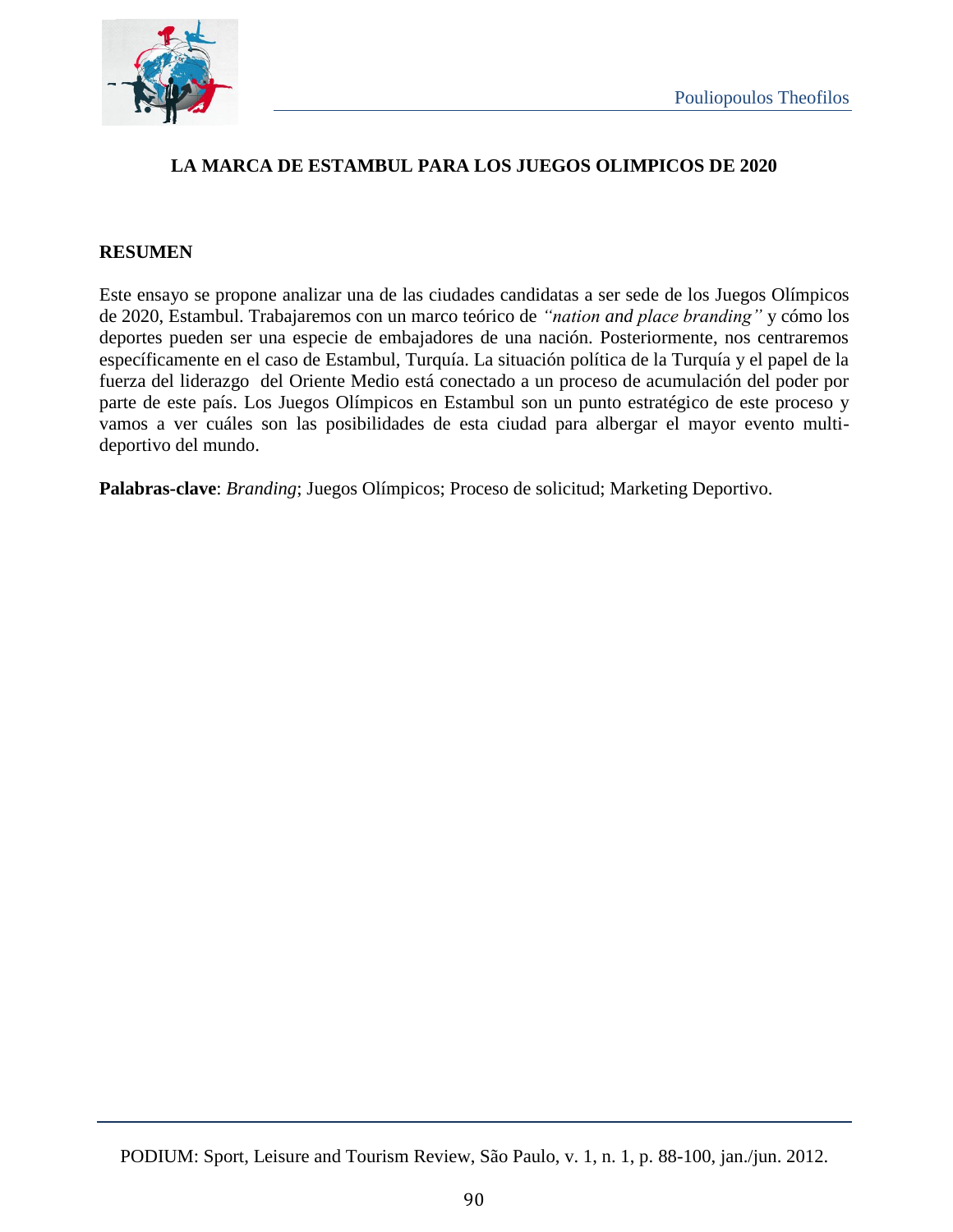

#### **1 INTRODUCTION**

In the era of globalization and capitalism where marketing has a significant role, even countries and cities need to promote themselves in order to gain a bigger piece in the global pie. Olympic Games, is the bigger sport and cultural event in the world and the impact on a host city can be so big, that can change its status in the global market. This essay will examine one of the candidate cities of the 2020 Games, Istanbul. We are going to see the theoretical background of nation and place branding and how sports can be the ambassador of a nation. After, we will focus on Istanbul and Turkey. The political situation in Turkey and the role of the leading force in the Middle East is connected to a whole process for Turkey to gain power. The Olympic Games in Istanbul is a strategic point in this process and we are going to see what chances has Istanbul to host the greatest multi-sport event in the world.

#### **2 THE NATION/PLACE BRANDING**

Someone might say that the term "nation/place branding" is a new term, made by the new perception for marketing, but the idea is probably very old. Anholt believes that "places have always been brands, in the truest sense of the word. Mentioning this fact invariably upsets people, yet countries have been branding themselves deliberately and systematically for centuries. The reputations of places have always been managed and occasionally invented by their leaders, who have often borrowed from others to augment their political skills: poets, orators, philosophers, filmmakers, artists, writers."(Anholt, 2003, p. 213) From this statement we can understand that the "image" of a place was always an important case for leaders and citizens of every country. The good "image" of a place it's obviously something beneficial and every country wants to communicate its virtues and advantages. Of course, nowadays globalization made the concept of "nation branding" an "official" need and priority for every nation/place to gain a status and benefit from it in the global market.

According to Fan,

PODIUM: Sport, Leisure and Tourism Review, São Paulo, v. 1, n. 1, p. 88-100, jan./jun. 2012.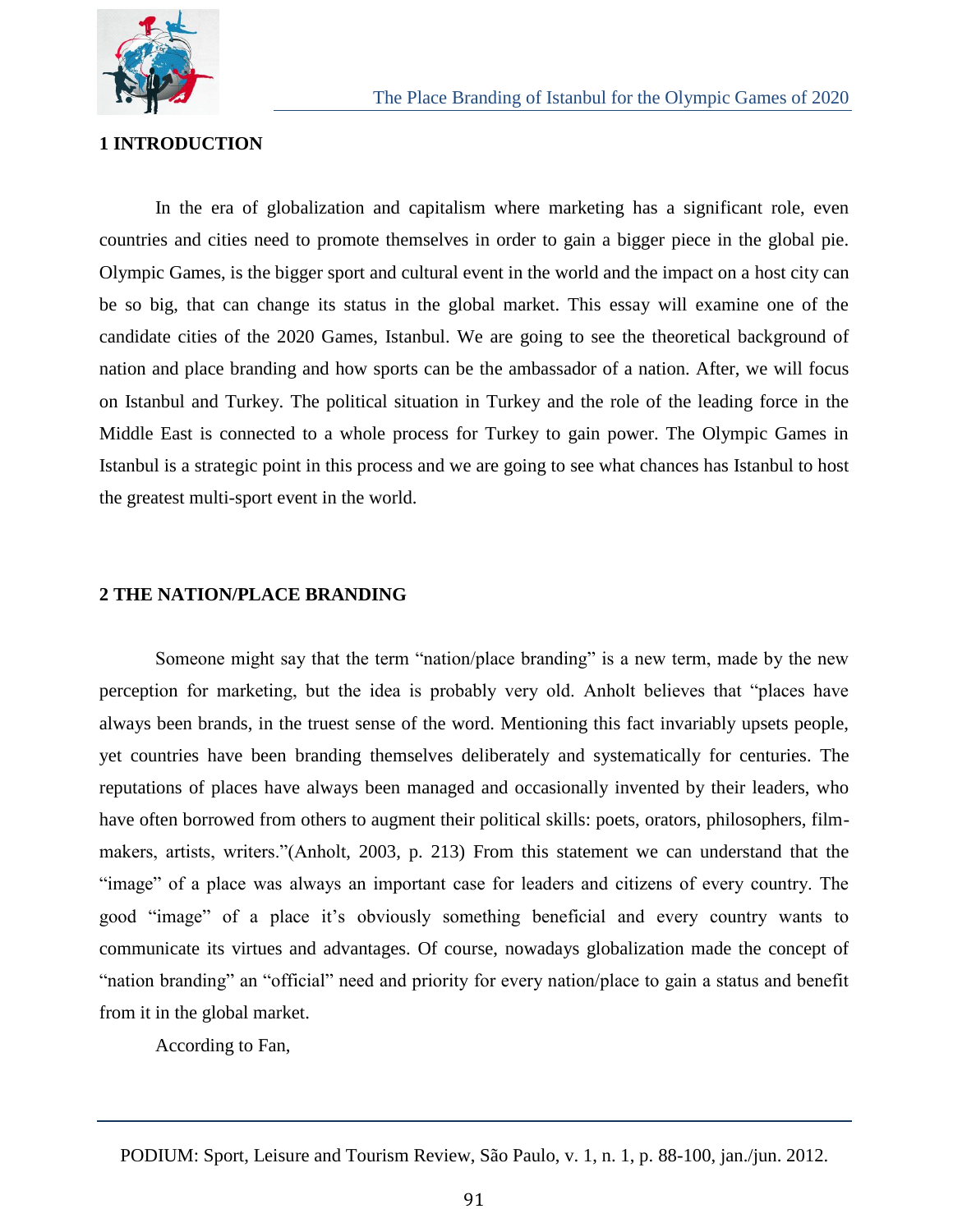

"nation branding refers to the application of branding and marketing communications technique to promote and manage a nation's image. A nation brand can be defined as the total sum of all mental associations about a nation in the mind of international stakeholders" (Fan, 2008, p.5).

After this definition Fan is going deeper to the different perceptions of nation branding, for example how a country sees itself, how a country sees another country etc. but this is too theoretical to extent and we are going to keep in mind the general definition. Also, Anholt again, proposes the place branding hexagon. He divides place branding in six basic categories of communication, which form the hexagon. Those are Tourism, Export Brands, Foreign and Domestic Policy, Investment and Immigration, Culture and Heritage and People (Anholt, pg. 215).Anholt believes that those six factors define and form the place branding of a country/place. The whole image of a place depends on those factors that include the economic situation, the trade, the political situation and the politics, the relationships in the external environment, the culture and the people. In our case study following, we are going to use Anholt's hexagon to understand the place branding of Istanbul and Turkey.

A term also that is similar to nation branding is "soft power" that in contrast to the "hard"power of military or economic assets, a feature which appeals to state crafters as better suited to the "public" or "popular" diplomacy requirements of nation-states in the contemporary context. The unprecedented expansion and decentralization of information systems means that national interests are broadcast to audiences at large, complicating or overriding the narrowcasting of traditional state-to-state diplomacy (Metzl, 1999; Leonard, 2002; De Gouveia, 2005 and Aronczyk, 2003, p.6) In our case again, we are going to see that Turkey in recent years try through "soft" and "hard" power sometimes to keep the leading role in the Middle East and the whole area of east Mediterranean Sea with many ways.

#### **3 SPORT AS AN AMBASSADOR FOR NATION BRANDING**

The significance of sport as a catalyst of country image perceptions has been underestimated in existing country-of-origin research and probably a good way to understand and appreciate it, is through nation and place branding. The global audience of sport, the sport market and all the things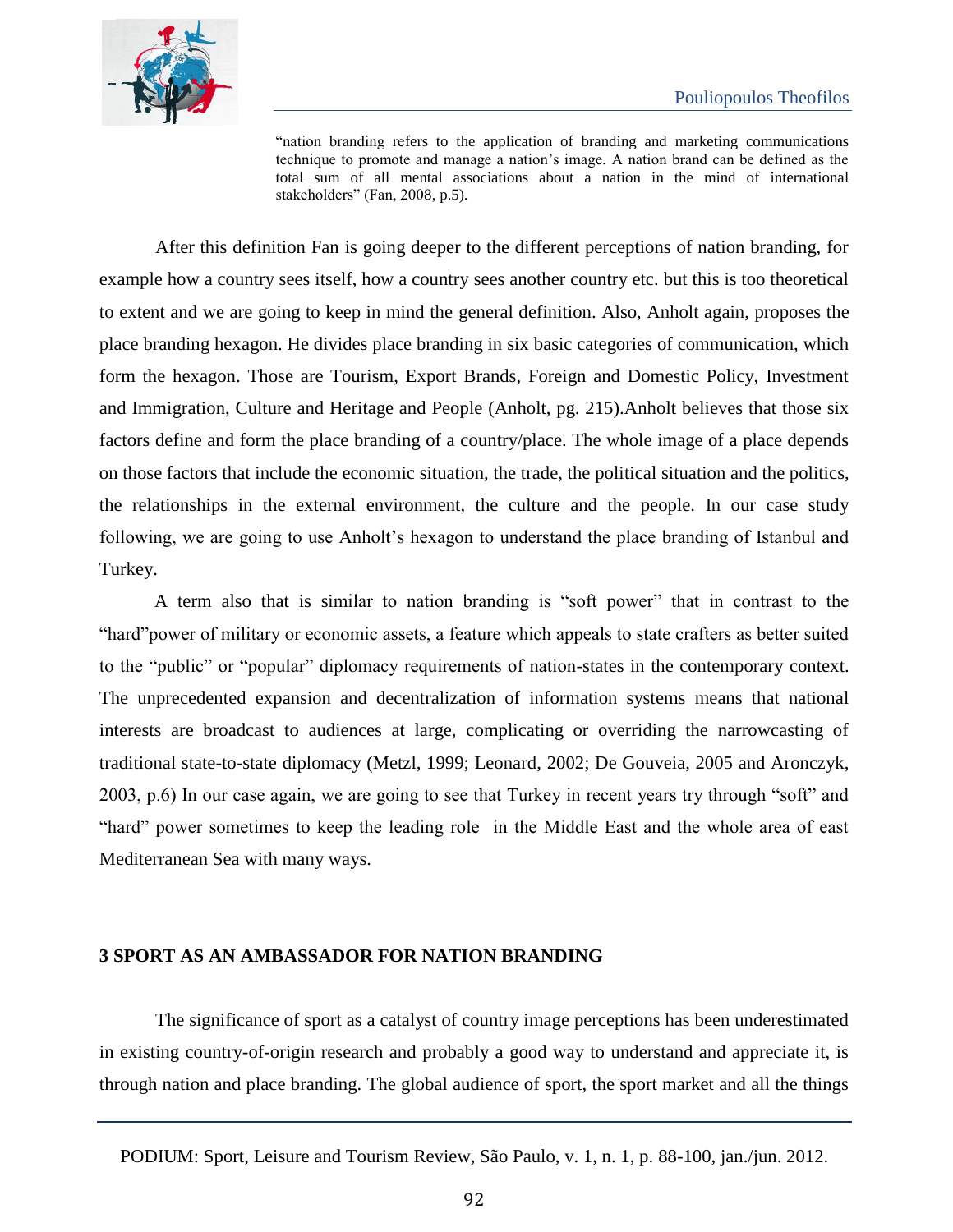

that makes sport important for individuals and nations are making us realize the power to create nation's image. We read in Dinnie that

> Brown, Chalip, Jago, and Mules, for example, state that it has been estimated that the exposure gained by Australia through hosting the 2000 Olympic Games accelerated Australia's marketing by ten years and will generate an additional AUS\$6.1bn in foreign exchange earnings between 1997 and 2004. The similarly beneficial way in which the hosting of the 1992 Olympic Games in Barcelona helped Spain to reintegrate itself into the European community as an outward-looking. And he continues "country's sporting achievements can project an extremely powerful image upon which nations may partly construct a nation-brand. The New Zealand rugby team, for instance, represents a symbol of national pride that is recognised throughout much of the rest of the world. The Brazilian football team enjoys similar iconic status throughout the world. The important role of sport as a key facet of place branding can be expected to increase in prominence, driven largely by the blanket coverage of sport that is now delivered through satellite and digital media(Dinnie, 2003, p. 5).

In the case of Turkey now, we can see that in recent years the successes and the progress in sports is significant and Turkey is a serious player in the global sport society. Galatasaray, the football club from Istanbul won the 2000 UEFA cup competition defeating Arsenal in the final. In football again, the national team of Turkey won the third place in the 2002 World Cup. Also, the national team in basketball was  $2<sup>nd</sup>$  in the FIBA World Championship of 2010 that hosted in Turkey. Istanbul also hosted the Champion's League final of 2005, the final of FIBA World Championship in 2010, the 2012 IAAF World Indoor Championships, and the 2011–12 Euroleague Final Four). The sport infrastructure in Istanbul is top class level in outdoor and indoor facilities. In football and basketball the investments in Turkey are huge. The big clubs are buying expensive players and they form competitive teams in a European level. In the marketing domain the number one sponsor of basketball's Euroleague is Turkish Airlines, one of the growing powers in international airlines. Last but not least, Istanbul Park is also hosting the annual Turkish Grand Prix in Formula 1 since 2005.

#### **4 ISTANBUL THROUGH CENTURIES**

Istanbul is definitely one of the most historical cities of all time. The geopolitical position at the junction of two continents, the harbor and the key position in the crossroad of the greatest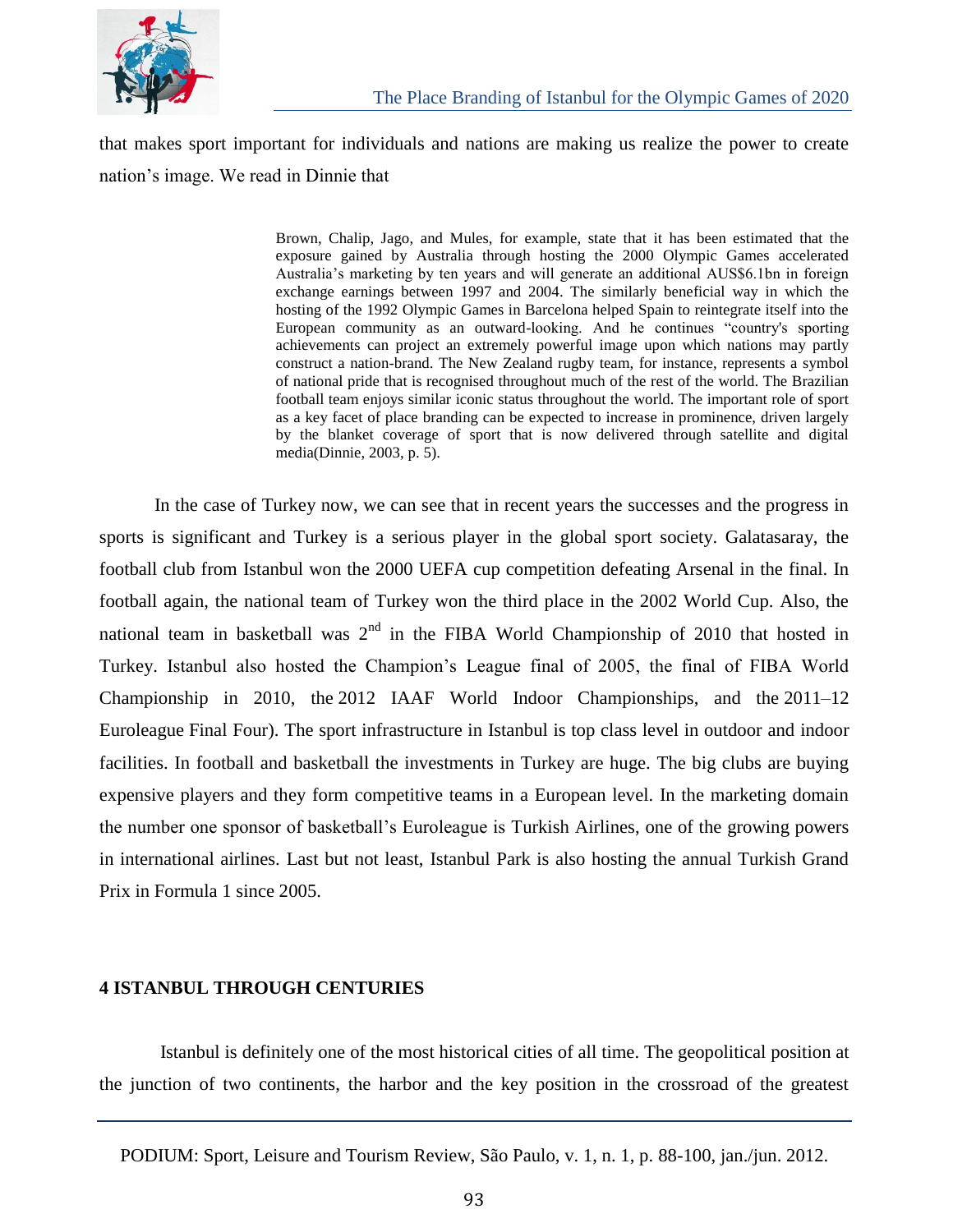

civilizations gave to the city this glorious historical background. In the  $7<sup>th</sup>$  century B.C Megara tribe, which had escaped from Dorian attacks from Greece, established the first settlement - a city named Byzantium. The city was captured by Persians, Greeksand Romans became the capital of East Roman Empire (in 330 A.C.) and changed the namefrom Byzantium to Constantinople. It had a status of the capital city of two world empiresin the Mediterranean Basin - The Byzantine (East Roman) and Ottoman - until the establishment of Turkish Republic in 1923. In the meantime, when conquered by Ottomans in 1453, Constantinople finally became Istanbul (Zeynep, 1993).

As a unique coastal city with the location on the trade routes, Istanbul was a strong political,administrative, trade, religious, scientific and cultural center and the most populated European and Middle-East city in the  $17<sup>th</sup>$  century, with 800.000 inhabitants. During the Ottoman hegemony, the city gained a very lively urban society in which various social groups, as well as diverse activities, spaces and monumental buildings of different areas integrated. However, in the 19<sup>th</sup> century Istanbul was overthrown from its pedestal by some western European cities with flourishing industrialization and its decay was also influenced by the policies of incapable administrators and regression process of the Ottoman Empire. Istanbul's population continued to increase because of the immigration flow from the Balkans caused by the collapse of the Ottoman Empire.

After the transfer of national administration to Ankara, the situation slightly changed, but, after 1950s, the new economic policies influenced an impetus with a dramatic changein size, density and facilities due to the increasing activities of industrialization andinternational trade. Since 1990s Istanbul has become the host town of the internationaleconomic and political meetings such as the Black Sea Economic Cooperation (KEİ)meeting in 1992, the United Nations Conference on Human Settlements-II (Habitat-II) in1996, the 17th meeting of North Atlantic Treaty Organization (NATO) in 2004 (Stupar and Hamamcioglu, 2006, p.28).

Istanbul nowadays is a global modern city, the largest city in Turkey, forming the country's economic, cultural, and historical heart. With a population of 13.5 million, the city is at the center of the second-largest metropolitan area in Europe and among the world's largest cities by population within city limits. With a GDP of US\$182 billion in 2008, Istanbul ranked 34th among the world's urban areas and is responsible for 27 percent of Turkey's GDP, with 20 percent of the country's industrial labor force residing in the city**(**PrimewaterhouseCoopers, 2012). In the touristic domain,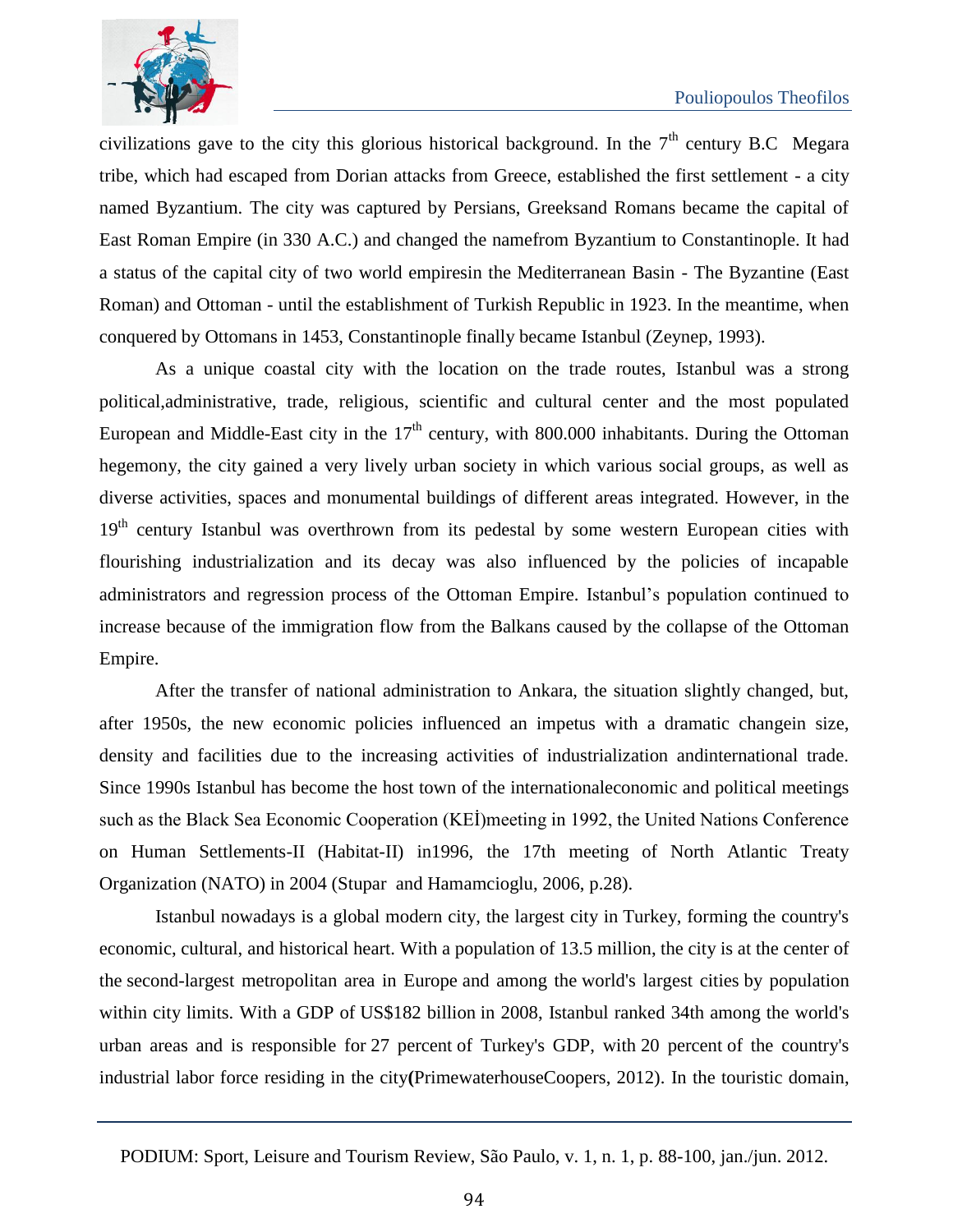

seven million foreign visitors arrived in Istanbul in 2010, when it was named a European Capital of Culture, making the city the world's tenth-most popular tourist destination(Weiner, 2012). Apart from the sport competitions that we saw above significant cultural and music festivals are taking place in Istanbul (International Istanbul Film Festival and the Istanbul International Jazz Festival).

#### **5 THE UNSUCCESSFUL BIDS**

Istanbul has bided for the Olympic Games for four times. The idea for Istanbul to host Olympic Games started in the early eighties and officially Istanbul bided for four consecutive Olympic Games (2000-2012) with an unsuccessful result. The complicated political situation, the infrastructure and the inflation of this time were the main disadvantages of Istanbul in the bids. Although, in the 2004 bid Istanbul used a professional way to promote the city and as we can read in Erten "a private company was charged with finding out slogans and keywords for Istanbul's bid. The company worked on the values of Istanbul and it suggested several keywords, such as capital for 3000 years, capital of three empires, city of tolerance, cultural diversity, coexistence of 26 ethnicities, mosaic of different religions…etc. The company made a SWOT analysis and out of this study, the main emphasis appeared as thegeographical advantages of Istanbul, instead of its sports infrastructure or sports culture or the experience of sports event Organizations (Erten, 2008, p. 185).

#### **6 THE POLITICAL SITUATION**

One of the main factors that Istanbul and Turkey in general has to deal with is the political situation. Although Turkey is a founding member of United Nations and NATO, the domestic problems with human rights and the minorities (Kurds, Armenians) and the foreign relations with Greece and Cyprus(1974 invasion in Cyprus) is the main reasons why Turkey cannot be accepted yet from European Union and become a member of the European community (Mardel, 2011).In the same direction with the hesitations of Europeans to accept Turkey is the failure of the consecutive bids of Istanbul to host the Olympic Games as we saw above.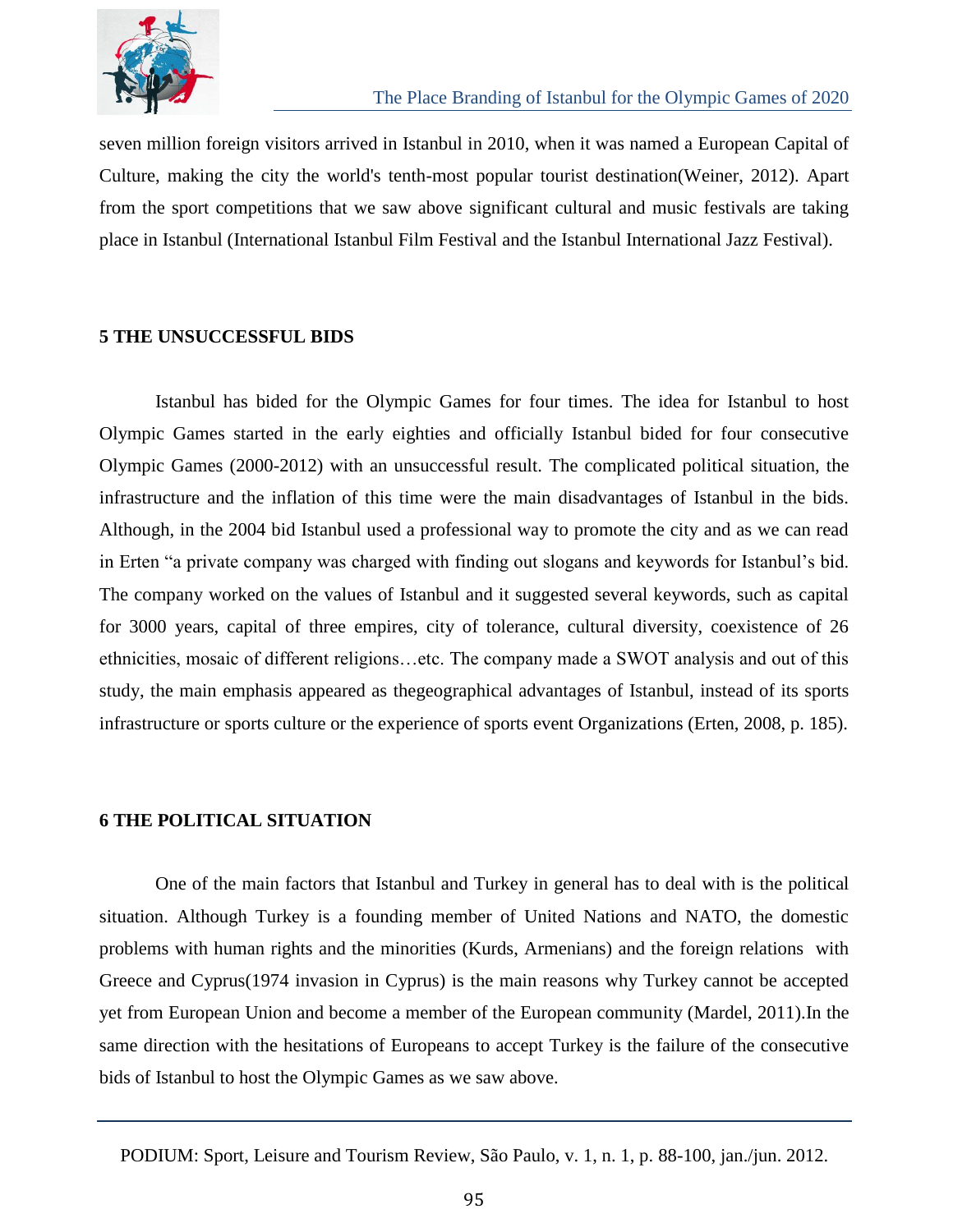

Turkey's recent Europeanization process is characterized by a number of paradoxicalfeatures. Civil society organizations, notably business associations, have played amore active role as members of the pro-EU/pro-reform coalition as compared with theprincipal political parties. "Islamists" appear to have been transformed more radicallythan their "secularist" counterparts…..another paradox concerns the absence of a European-style social democratic party in Turkey which represents a major weakness especially in the context of democratization reforms and also given the fact that social democrats in Europe constitute a major source of support for Turkish membership(Onis, 2006, p. 23).

Turkey, because of Islam, the European perspective and the ethnic minorities form a complicated frame. Zubaida says that "a crucial feature of the Turkish political system is its pluralism: political parties alternate in government through elections, and Welfare is fully integrated into this system. This may account for the marginality of violent Islamist groups, as compared with the vigorous, armed opposition in Egypt and the revolutionary forces in Iran. The fact that Turkish parties are engaged in real electoral contests leads them to seek constituencies of support (Zubaida, 1996). And he continues mentioning one of the greatest stakeholders of Turkish politics "the army is the strongest symbol of the state-another association with Kemalism. Kemalist secularism, with its history of controlling religion, is a major factor making Islam in Turkey different from Islam elsewhere. These attitudes are attested to by strong popular support for the military's repressive policy towards the Kurdish insurgency" (Zubaida, 1996).

Mainstream modem political Islam, whether promoted by the Muslim Brothers in the Arab world, by Iranian revolutionaries, or by the main Islamist trends in Turkey, has explicitly accepted the science and technology of the West (while rejecting its cultural values) and implicitly adopted modem models of the state as centralized, bureaucratized nation-states (Zubaida, 1996). Turkey is trying to balance the image of being the protector of Islam in the Middle East and in the same time to maintain the European image. This is a process of great controversy inside Turkey and of course with consequences in the foreign affairs.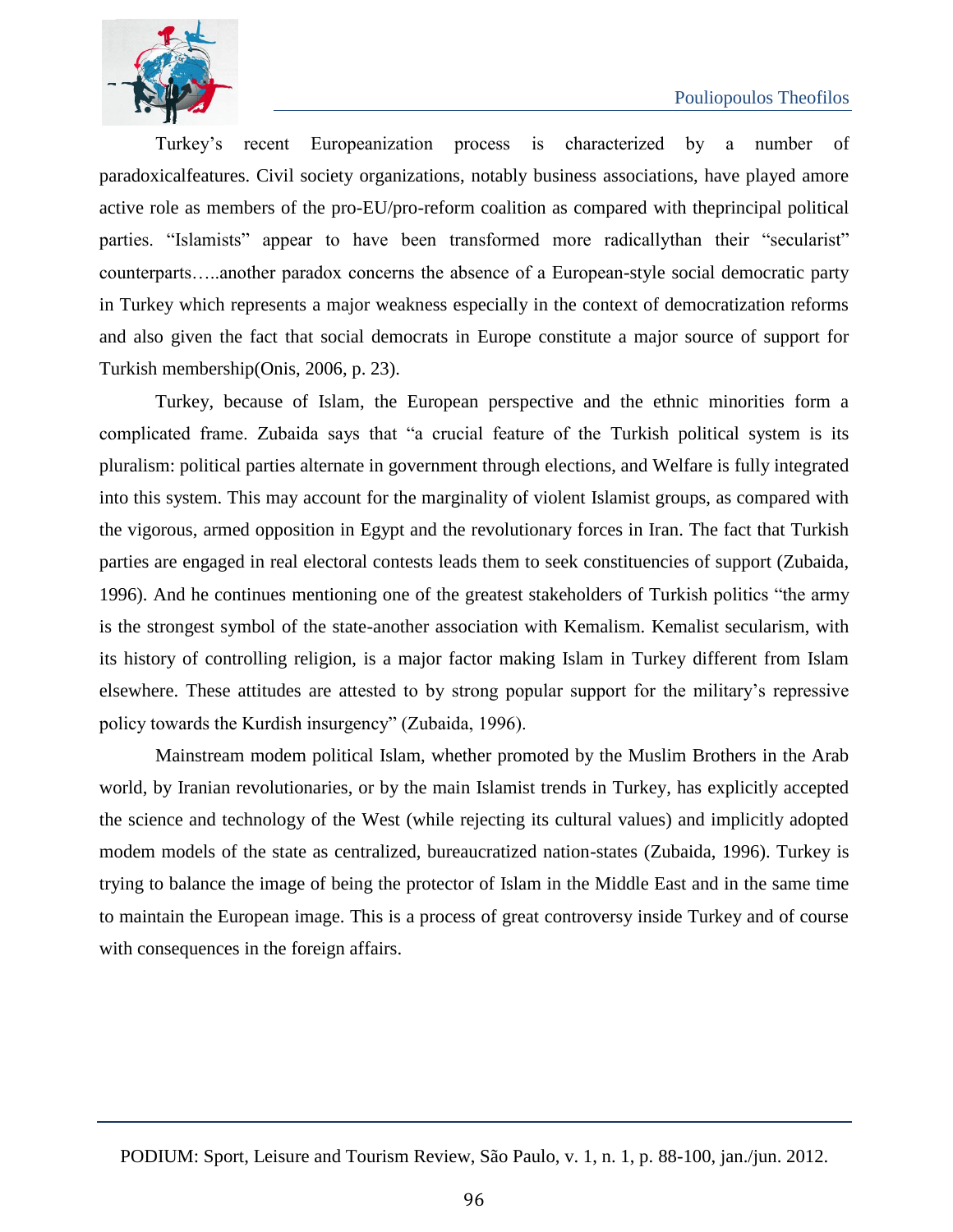

#### **7 THE ADVENTAGES AND DISADVANTAGES**

After we analyzed the political situation, we saw the history and the characteristics of Istanbul we can use a marketing strategy to measure the advantages and the disadvantages to approach the basic notion of this essay, which is the potentials of Istanbul to host the Olympic Games. We can take Anholt's hexagon that we saw in the nation branding theory and see which parts of this hexagon are the strong, and which are the weak points of Istanbul.

- **Tourism**: Tourism recently is a growing industry in Turkey. Antalya in the south coast is one of the most popular summer destinations in the world. Istanbul now, as we saw above was tenth most popular destination in the world in the year 2010 and the number of tourists is growing every year because of the infrastructure and the promotion policy.
- **Export Brands**: Τhis is not a strong point in Istanbul's and Turkey's branding because the country holds not a strong image for "made in Turkey" products.
- $\checkmark$  Culture and Heritage: This is the strongest card of Istanbul in the bid because as we saw above, is one of few global cities with such a rich and glorious cultural background.
- **People**: Istanbul being a global city with 26 ethnicities and many religions is the perfect example of diversity and multiculturalism. Citizens and the pluralism of them in identity and ethnicity, make Istanbul a good environment to welcome people from all over the world.
- **Investment and Immigration**: Turkey is one of the economic giants in Middle East and Istanbul specifically attracts many domestic and foreign investors because of the big market and the position of the city. Immigration is another basic characteristic of Istanbul and Turkey throughout history.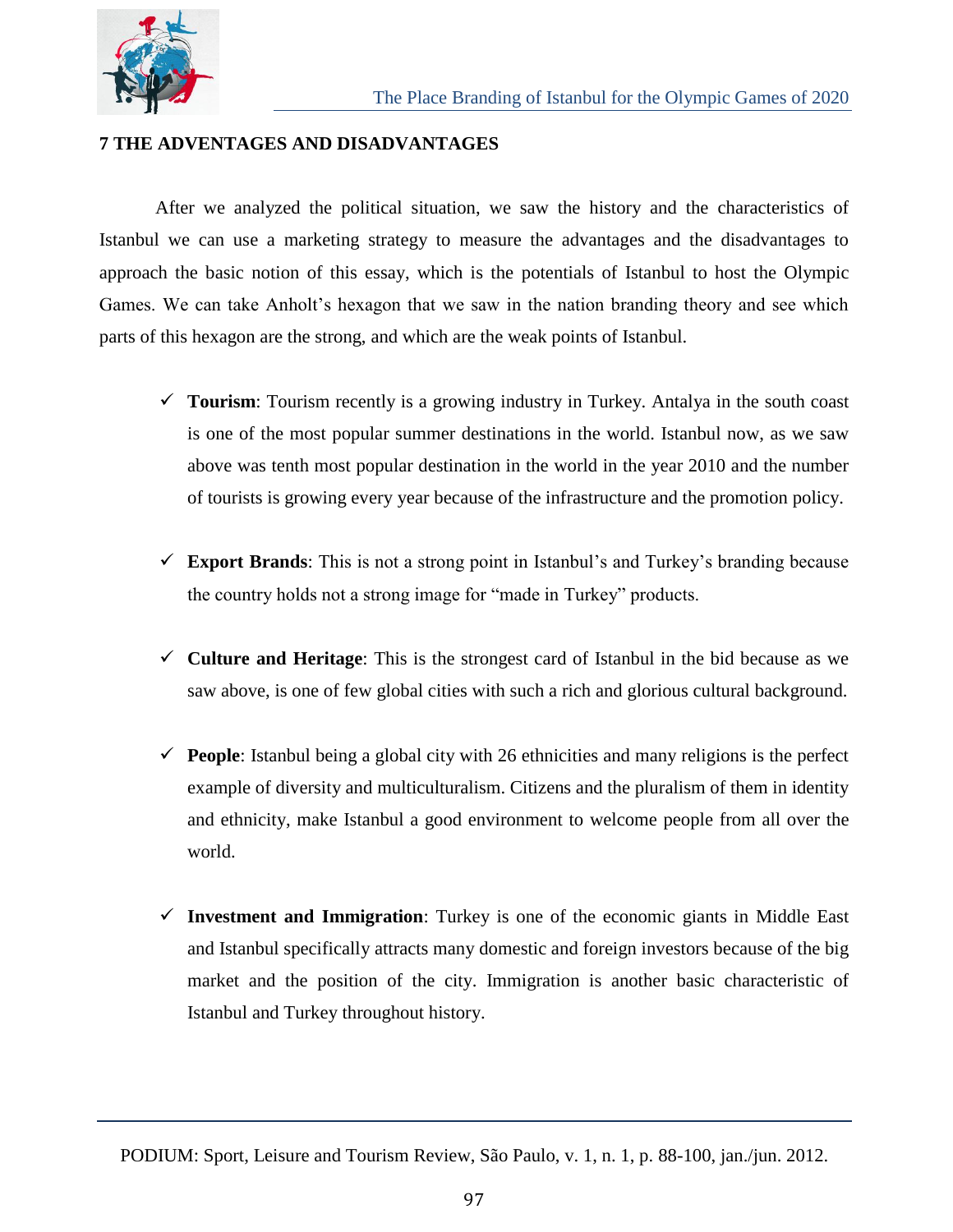

 **Foreign and Domestic Policy**: The most serious weak point of Turkey. We saw above that the complicated political situation, the Islam and minorities (Kurds, Armenians) and the Human Rights are the basic problems of Turkey to become a full member of E.U and in our case to host the Olympic Games.

#### **8 CONCLUSIONS**

The place branding is a new and of high importance strategy for every nation and city that wants to be competitive in the global market. In this essay, we examined the case of Istanbul and how after four unsuccessful bids can place itself to host the Olympic Games of 2020. Turkey is a growing economy and political power in the global map. Istanbul is the most important city of the country and the Olympic Games became the highest priority to gain global attention and strengthen the position of Turkey and the city. We saw that sports can be one of the best ambassadors of a nation and Turkey realized that soon. The cultural background, the heritage and the ethnical diversity defines Istanbul as one of the most historical and multi-cultural cities in the world.

On the other hand, the political situation of Turkey in general, the problems with Islam, minorities and neighbor countries are the main reasons why Europeans are hesitating to accept Turkey in the European Union. In our case, these are also the main reasons why I.O.C is skeptical to honor Istanbul with the Olympic Games although the great progress the recent years. In conclusion, Istanbul is a city with glorious history and with great potentials for the future. On the practical level the city is ready to host an event like the Olympic Games but the political problems makes the decision for I.O.C difficult and the branding of the city has a serious problem to overcome.

PODIUM: Sport, Leisure and Tourism Review, São Paulo, v. 1, n. 1, p. 88-100, jan./jun. 2012.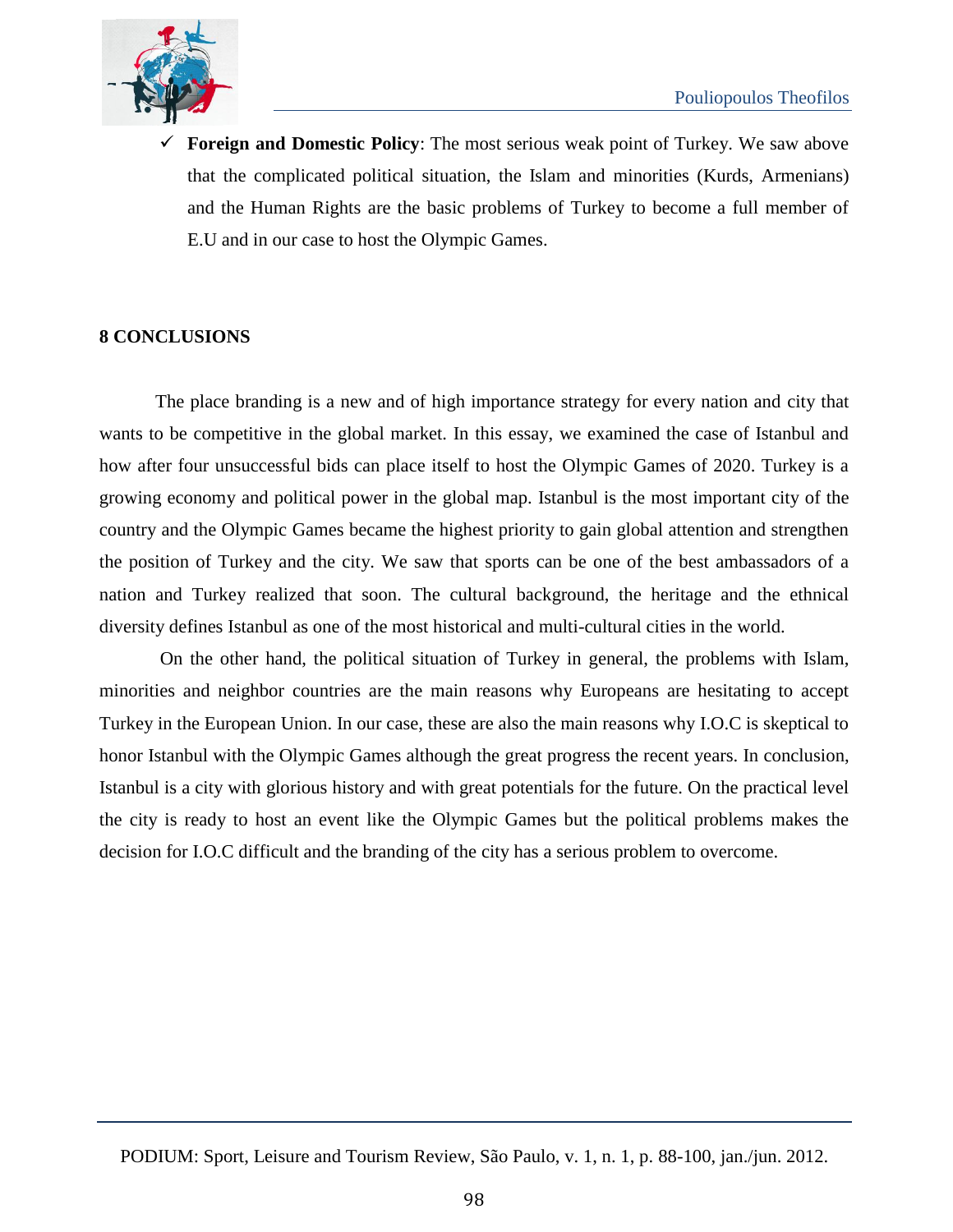

### **REFERENCES**

- Anholt, S. (2003). Branding places and nations, Brands and Branding, The Economist Newspaper Ltd. 2003
- Aronczyk, M. (2008)"Living the Brand":Nationality, Globality and the Identity Strategies of Nation Branding Consultants.*International Journal of Communication*, 2, 41-65.
- Dinnie, K. (2003)*Place Branding, overview of an emerging literature*. Japan: Temple University.
- Erten, S. (2008) Spatial Analysis of mega event hosting: Olympic host and Olympic bid cities, A thesis submitted to the graduate school of natural and applied sciences of Middle East Technical University
- Fan, Y.*Key perspectives in nation image, a conceptual framework for nation branding*. Brunel Business School, 2008.
- Mardell, M. (2006-12-11) "Turkey's EU membership bid stalls". *BBC*. (Retrieved from: http://news.bbc.co.uk/2/hi/europe/6170749.stm,18 August 2012)
- Onis, Z. (2006) Conservative globalists versus defensive nationalists: political parties and paradoxes of Europeanization in Turkey, Hellenic Centre for European Studies
- (EKEM) *Conference on "Decoding Modern Turkey and the Greek European Experience"*, Athens, Greece, May 2006.
- Hawksworth, J., T. Hoehn, and A. Tiwari(2009)*Which are the largest city economies in the world and how might this change by 2025?*in PwC PricewaterhouseCoopers). UK Economic,20- 34.(Retrieved

from:

http://www.ukmediacentre.pwc.com/imagelibrary/downloadMedia.ashx?MediaDetailsID=1562, 20 August 2012)

- Stupar, A., Hamamcioglu C. (December 2006) Chasing the Limelight: Belgrade and Istanbul in the Global Competition, *Spatium*, 13-14, 27-33.
- Weiner, M. (2012) World's Most Visited Cities, US News and World Report (Retrieved 18 August 2012).